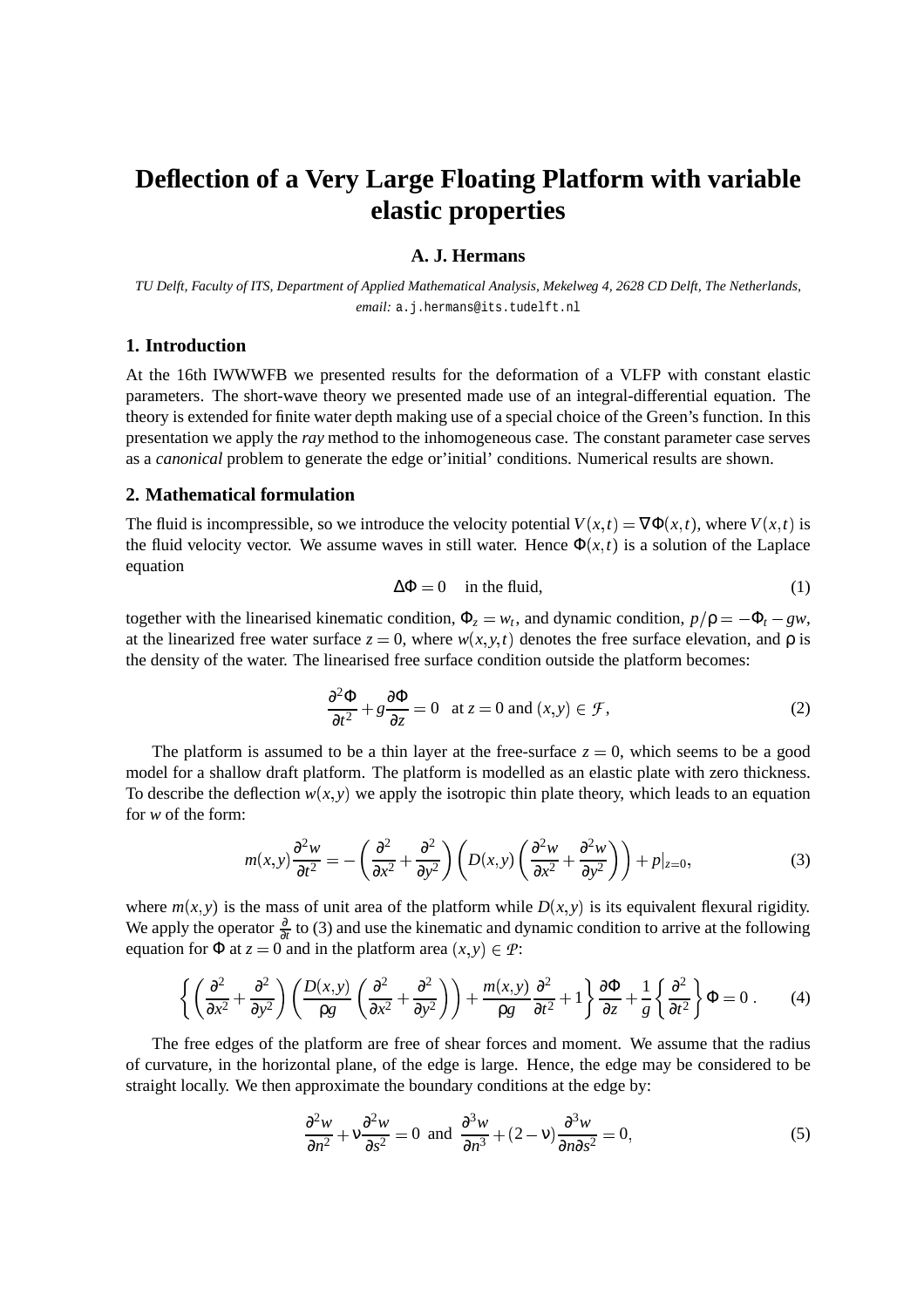where ν is Poisson's ratio, *n* is in the normal direction, in the horizontal plane, along the edge and *s* denotes the arc-length along the edge. At the bottom of the fluid region  $z = -h$  we have

$$
\frac{\partial \Phi}{\partial z} = 0. \tag{6}
$$

The harmonic wave can be written as  $\Phi(x,t) = \phi(x) e^{-i\omega t}$ . Due to the large length scales and elastic parameters involved we introduce dimesionless coordinates and parameters in the following way:

$$
x' = \frac{x}{L}, h' = \frac{h}{L}, K = \frac{\omega^2 L}{g}, \mu = \frac{m\omega^2}{\rho g}, \mathcal{D} = \frac{DK^4}{L^4 \rho g}
$$

. The parameters  $\mu$  and  $\mathcal D$  are of order one for large values of *K*. In a practical situation, where *L* is of the order of 1000 meter and a normal sea spectrum, this is the case. After dropping the primes we obtain at  $z = 0$ 

$$
\left\{ \left( \frac{\partial^2}{\partial x^2} + \frac{\partial^2}{\partial y^2} \right) \left( \frac{\mathcal{D}(x, y)}{K^4} \left( \frac{\partial^2}{\partial x^2} + \frac{\partial^2}{\partial y^2} \right) \right) - \mu(x, y) + 1 \right\} \frac{\partial \phi}{\partial z} - K\phi = 0 \,. \tag{7}
$$

The undisturbed incident wave equals

$$
\phi^{inc}(x) = \frac{g\zeta_{\infty}}{i\omega} \frac{\cosh(k_0(z+h))}{\cosh(k_0h)} \exp\{ik_0(x\cos\beta + y\sin\beta)\},\tag{8}
$$

where  $\zeta_{\infty}$  is the wave height,  $\omega$  the frequency, while the wave number obeys the dispersion relation,  $k_0$  tanh  $(k_0 h) = K$ , for finite water depth. We contimue with the deep water case  $h = \infty$ , hence  $K =$  $k_0 = \omega^2 L/g$ , and we assume that the potential underneath the plate can be written as a superposition of *ray*-mode solutions as follows:

$$
\phi(x,K) = \sum_{n} \alpha_n(x,K) e^{iK S_n(X)},
$$
\n(9)

where  $S_n(x)$  is the phase function and  $\alpha_n(x, K)$  the amplitude function of the  $n^{th}$  mode. In (9) each mode is written as a regular series expansion with respect to inverse powers of *iK*,

$$
\alpha_n(x,K) = \sum_{j=0}^N \frac{\alpha_{n,j}(x)}{(iK)^j} + o((iK)^{-N}).
$$
\n(10)

We now drop the index *n* of the mode for a while. Insertion of (9) into the Laplace equation (1) gives

$$
-K^2 \alpha \nabla_3 S \cdot \nabla_3 S + iK(2\nabla_3 \alpha \cdot \nabla_3 S + \alpha \Delta_3 S) + O(1) = 0.
$$
 (11)

The subscript 3 is used to indicate the three-dimensional  $\nabla$  and  $\Delta$  operators. If no subscripts are used the operators are two-dimensional in the horizontal plane. Next we insert (10) and compare orders of magnitude in (11). This leads to a set of equations for *S* and  $\alpha_0$  to be satisfied in the fluid region:

$$
O(K2) : \nabla_3 S \cdot \nabla_3 S = 0,\tag{12}
$$

$$
O(K1) : 2\nabla_3 \alpha_0 \cdot \nabla_3 S + \alpha_0 \Delta_3 S = 0.
$$
 (13)

We now insert (9) into the condition at  $z = 0$  (7). The first two terms in the expansion become

$$
O(K^{1}): \{ \mathcal{D}(x, y)(S_{x}^{2} + S_{y}^{2})^{2} - \mu(x, y) + 1 \} \text{ is } S_{z} = 1
$$
\n(14)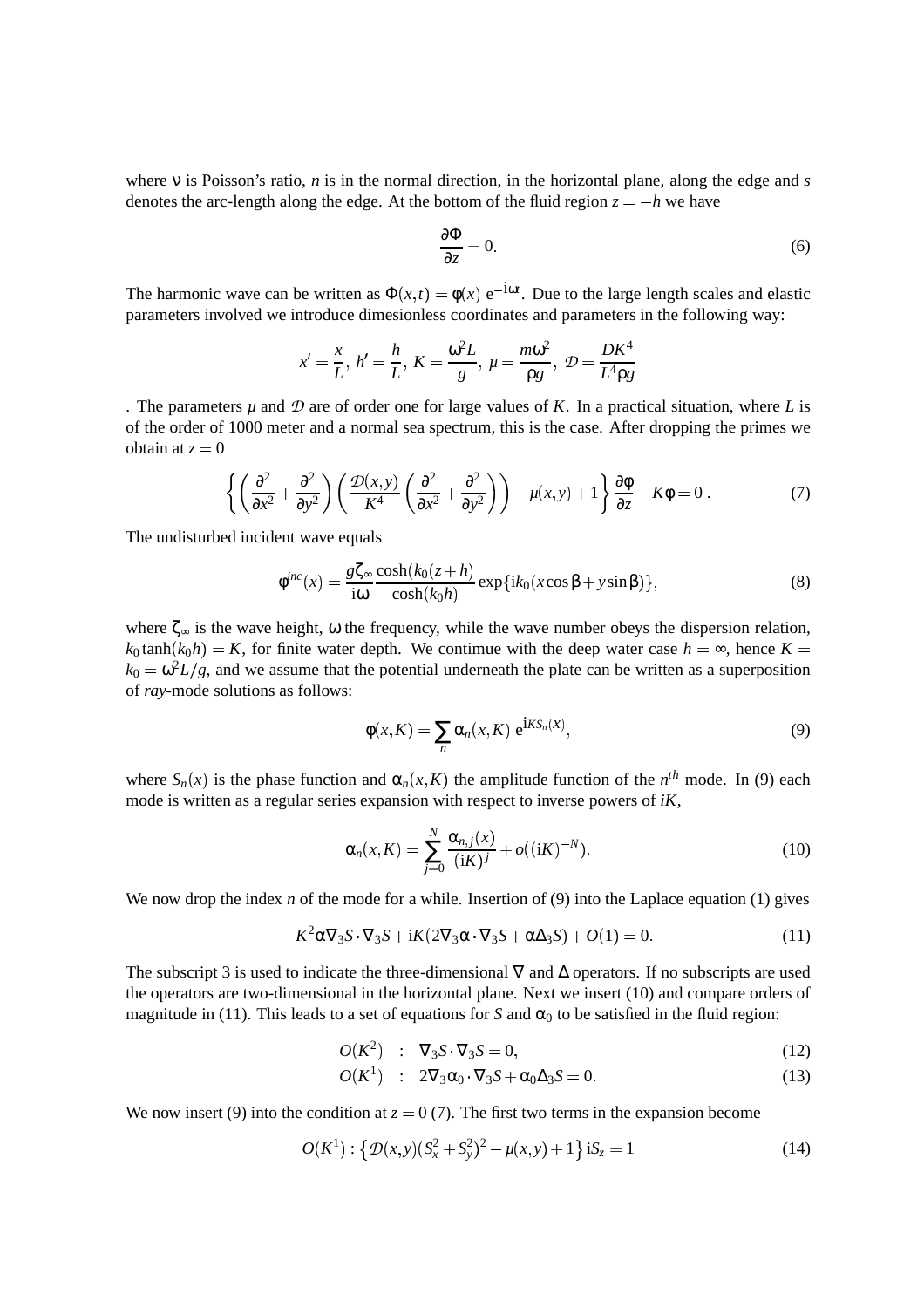and  $O(K^0)$ :

$$
\alpha_0 \mathcal{D} \left[ \frac{\partial}{\partial z} (S_x^2 + S_y^2)^2 + 2S_z \left\{ \frac{\partial}{\partial x} S_x (S_x^2 + S_y^2) + \frac{\partial}{\partial y} S_y (S_x^2 + S_y^2) \right\} \right] +
$$
(15)

$$
\alpha_{0z} \left\{ \mathcal{D}(x,y) (S_x^2 + S_y^2)^2 - \mu(x,y) + 1 \right\} + (4 \mathcal{D} \nabla \alpha_0 \cdot \nabla S + 2 \alpha \nabla \mathcal{D} \cdot \nabla S) S_z (S_x^2 + S_y^2) = 0.
$$

If we write  $r = iS_z$  and combine (12) with (14 we obtain the dispersion relation at  $z = 0$ 

$$
(\mathcal{D}(x, y)r^4 - \mu(x, y) + 1)r = 1,\t(16)
$$

combined with

$$
S_x^2 + S_y^2 = r^2. \tag{17}
$$

The last equation hasthe same form asthe well known *eikonal* equation in geometrical optics, however in this case the right-hand side is given by an implicit relation (16). In the case of constant elastic coefficients  $r$  is a constant and the ray are straight lines as may be expected. We assume that there is a propagating wave solution with a real-valued phase function *S*. The characteristics (*rays*) become:

$$
\frac{dx}{d\sigma} = \mathcal{F}S_x \quad , \quad \frac{dy}{d\sigma} = \mathcal{F}S_y \quad ,
$$

$$
\frac{dS_x}{d\sigma} = -\mathcal{D}_x r^5 \quad , \quad \frac{dS_y}{d\sigma} = -\mathcal{D}_y r^5 \quad , \quad \frac{dS}{d\sigma} = \mathcal{F}r^2,
$$
(18)

with  $\mathcal{F} = (5\mathcal{D}r^4 - \mu + 1)/r$  and  $\sigma$  the parameter along the ray.

To obtain an equation for the amplitude  $\alpha_0$ , at  $z = 0$ , we use the equation in the fluid (13) to eliminate the *z*-derivatives in (15). The second order derivative  $S_{zz}$  is obtained by means of differentiation with respect to *z* of (12). We finally get for variable  $\mathcal D$  and constant  $\mu$ 

$$
\frac{d\alpha_0}{d\sigma} = -\alpha_0 M\{S\},\qquad(19)
$$

where the operator  $M\{S\}$  is defined as:

$$
M\{S\}(x,y) = \frac{\frac{dr}{d\sigma}\{16r^4\mathcal{D} - \frac{1}{r}\} - \mathcal{F}(S_{xx} + S_{yy})(4\mathcal{D}r^5 + 1) + 4r^4\frac{\partial \mathcal{D}}{\partial \sigma}}{8\mathcal{D}r^5 + 2}.
$$
 (20)

In principle we can solve these equations if initial conditions for the wave-modes are available. We have one travelling wave-mode and two evanescent modes. The problem, however, is that we can not derive a set of initial conditions for the amplitudes. One should think of writing the field outside the platform as a superposition of an incident and a reflected wave. So we have four unknown coefficient to determine, while there are only two conditions at the edge of the plate. One may try to impose some matching conditions, such as continuity of velocity and potential. This kind of conditions hold in the fluid domain and not at the  $z = 0$  only. The fact that the *z*-dependency of the potentials described are different underneath the platform and outside the platform make it impossible to succeed in matching the two fields.

### **3. Initial conditions and results**

We restrict ourselves to the case that the waves are perpendicular to the edge of the platform. For the case of deep water it can be shown that three modes at the plate are sufficient to receive accurate results. If the depth becomes smaller more modes can be taken into account.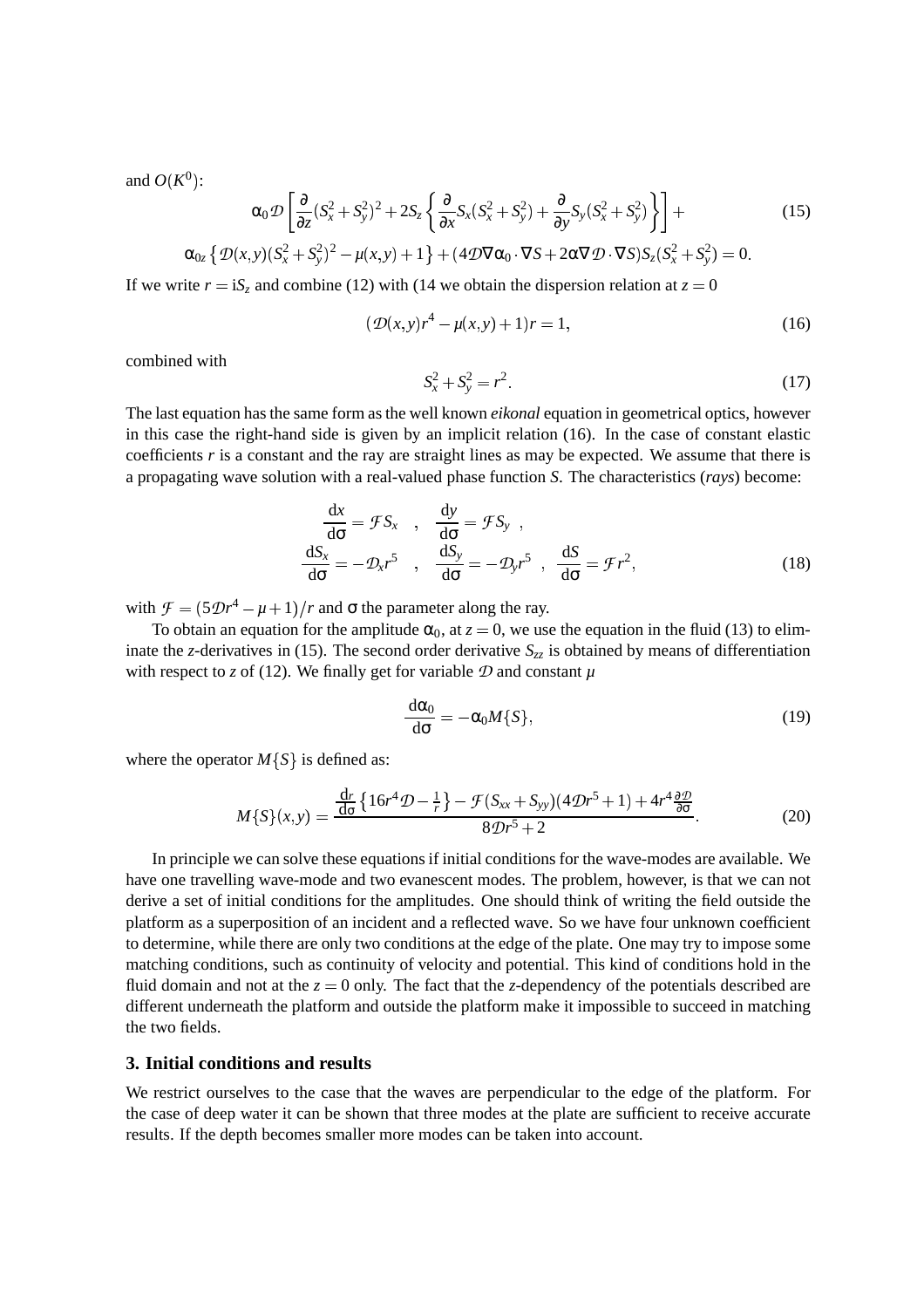Two conditions, for the amplitude functions, at the edge of the platform follow directly from the boundary conditions at the edge (5), while the third one becomes

$$
\sum_{n=1}^{3} \frac{K(\mathcal{D}(0)S_{\xi}^{4} - \mu(0))}{k_0 - K S_{\xi}} a_n = \zeta_{\infty}.
$$
 (21)

These boundary equation follow from an analytic evaluation of the differential-integral formulation described earlier, see [1,2]. First we show a comparison with results of Takagi et al [3] for a finite strip with constant coefficients, and the effect of reflection and multipe reflection for a similar case. The results of Takagi are obtained by a different asymptotic method, no differences can be distinguished in the figure. In the next two figures results for a semi-infinite plate are shown. The rigidity is varied over an finite interval by means of a continuous (sine-) function.



### **References**

- 1. HERMANS A.J., (2000). A Boundary Element Method for the Interaction of Free-Surface Waves with a Very Large Floating Flexible Platform. *J. of Fluids and Structures*, vol. 14, p. 943-956.
- 2. HERMANS A.J., (2002). Geometrical-Optics for the Deflection of a Very Large Floating Flexible Platform. *Applied Ocean Research*, vol. , 8 pages.
- 3. TAKAGI K., SHIMADA K and IKEBUCHI Y (2000). An anti-motion device for a large floating structure, *Marine Structures*, vol. 13, p. 421-436.